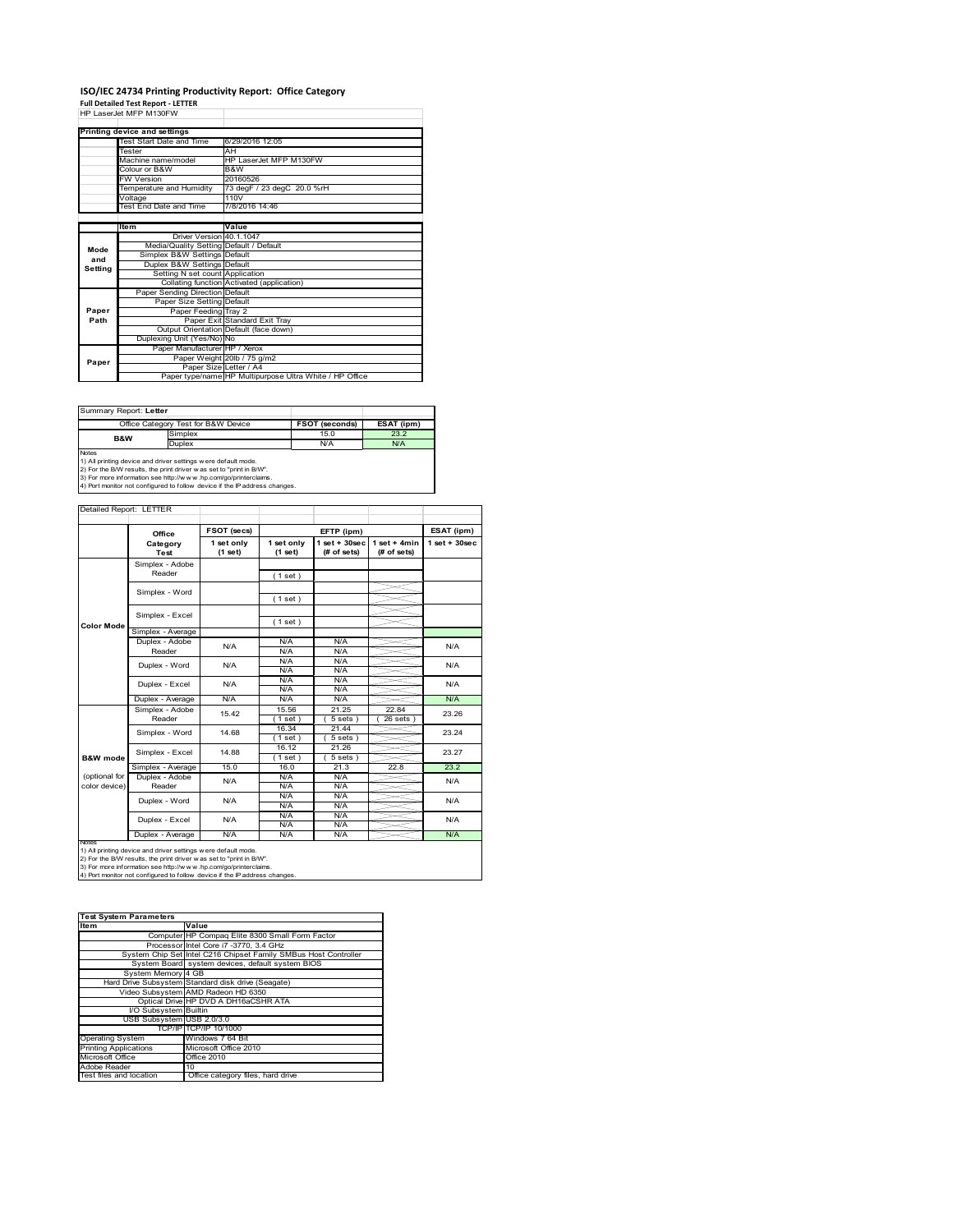# **ISO/IEC 24734 Printing Productivity Report: Office Category Full Detailed Test Report ‐ A4** HP LaserJet MFP M130FW

|         | Printing device and settings            |                                                         |
|---------|-----------------------------------------|---------------------------------------------------------|
|         | <b>Test Start Date and Time</b>         | 6/29/2016 12:05                                         |
|         | Tester                                  | AH                                                      |
|         | Machine name/model                      | HP LaserJet MFP M130FW                                  |
|         | Colour or B&W                           | B&W                                                     |
|         | <b>FW Version</b>                       | 20160526                                                |
|         | Temperature and Humidity                | 73 degF / 23 degC 20.0 %rH                              |
|         | Voltage                                 | 110V                                                    |
|         | Test End Date and Time                  | 7/8/2016 14:46                                          |
|         |                                         |                                                         |
|         | <b>Item</b>                             | Value                                                   |
|         | Driver Version 40.1.1047                |                                                         |
| Mode    | Media/Quality Setting Default / Default |                                                         |
| and     | Simplex B&W Settings Default            |                                                         |
| Setting | Duplex B&W Settings Default             |                                                         |
|         | Setting N set count Application         |                                                         |
|         |                                         | Collating function Activated (application)              |
|         | Paper Sending Direction Default         |                                                         |
|         | Paper Size Setting Default              |                                                         |
| Paper   | Paper Feeding Tray 2                    |                                                         |
| Path    |                                         | Paper Exit Standard Exit Tray                           |
|         |                                         | Output Orientation Default (face down)                  |
|         | Duplexing Unit (Yes/No) No              |                                                         |
|         | Paper Manufacturer HP / Xerox           |                                                         |
| Paper   |                                         | Paper Weight 20lb / 75 g/m2                             |
|         | Paper Size Letter / A4                  |                                                         |
|         |                                         | Paper type/name HP Multipurpose Ultra White / HP Office |

Summary Report: **A4**

|                | Office Category Test for B&W Device                           | <b>FSOT (seconds)</b> | ESAT (ipm) |  |  |  |  |
|----------------|---------------------------------------------------------------|-----------------------|------------|--|--|--|--|
| <b>B&amp;W</b> | Simplex                                                       | 15.4                  | 22.0       |  |  |  |  |
|                | <b>Duplex</b>                                                 | N/A                   | N/A        |  |  |  |  |
| <b>Notes</b>   |                                                               |                       |            |  |  |  |  |
|                | 1) All printing device and driver settings were default mode. |                       |            |  |  |  |  |

1) All printing device and driver settings were default mode.<br>2) For the B/W results, the print driver was set to "print in B/W".<br>3) For more information see http://www.hp.com/go/printerclaims.<br>4) Port monitor not configur

|                                | FSOT (secs)                       |                       |                       | ESAT (ipm)                                      |                               |                    |
|--------------------------------|-----------------------------------|-----------------------|-----------------------|-------------------------------------------------|-------------------------------|--------------------|
|                                | Office<br>Category<br><b>Test</b> | 1 set only<br>(1 set) | 1 set only<br>(1 set) | EFTP (ipm)<br>$1$ set + $30$ sec<br>(# of sets) | $1$ set + 4min<br>(# of sets) | $1$ set + $30$ sec |
|                                | Simplex - Adobe<br>Reader         |                       | (1 set)               |                                                 |                               |                    |
|                                | Simplex - Word                    |                       | (1 set)               |                                                 |                               |                    |
| Colour<br>Mode                 | Simplex - Excel                   |                       | (1 set)               |                                                 |                               |                    |
|                                | Simplex - Average                 |                       |                       |                                                 |                               |                    |
|                                | Duplex - Adobe<br>Reader          | N/A                   | N/A<br>N/A            | N/A<br>N/A                                      |                               | N/A                |
|                                | Duplex - Word                     | N/A                   | N/A<br>N/A            | N/A<br>N/A                                      |                               | N/A                |
|                                | Duplex - Excel                    | N/A                   | N/A<br>N/A            | N/A<br>N/A                                      |                               | N/A                |
|                                | Duplex - Average                  | N/A                   | N/A                   | N/A                                             |                               | N/A                |
|                                | Simplex - Adobe<br>Reader         | 15.50                 | 15.48<br>$1$ set)     | 19.86<br>4 sets)                                | 21.67<br>25 sets              | 22.05              |
|                                | Simplex - Word                    | 15.07                 | 15.92<br>$1$ set)     | 20.12<br>4 sets)                                |                               | 22.05              |
| <b>B&amp;W</b> mode            | Simplex - Excel                   | 15.44                 | 15.54<br>$1$ set)     | 19.99<br>4 sets)                                |                               | 22.06              |
|                                | Simplex - Average                 | 15.4                  | 15.6                  | 19.9                                            | 21.6                          | 22.0               |
| (optional for<br>color device) | Duplex - Adobe<br>Reader          | N/A                   | N/A<br>N/A            | N/A<br>N/A                                      |                               | N/A                |
|                                | Duplex - Word                     | N/A                   | N/A<br>N/A            | N/A<br>N/A                                      |                               | N/A                |
|                                | Duplex - Excel                    | N/A                   | N/A<br>N/A            | N/A<br>N/A                                      |                               | N/A                |
|                                | Duplex - Average                  | N/A                   | N/A                   | $\overline{\mathsf{N}}\mathsf{A}$               |                               | N/A                |

Notes<br>1) All printing device and driver settings were default mode.<br>2) For the B/W results, the print driver was set to "print in B/W".<br>3) For more information see http://www.hp.com/go/printerclaims.<br>4) Por more informati

| <b>Test System Parameters</b> |                                                                 |  |  |  |
|-------------------------------|-----------------------------------------------------------------|--|--|--|
| <b>Item</b>                   | Value                                                           |  |  |  |
|                               | Computer HP Compaq Elite 8300 Small Form Factor                 |  |  |  |
|                               | Processor Intel Core i7 -3770, 3.4 GHz                          |  |  |  |
|                               | System Chip Set Intel C216 Chipset Family SMBus Host Controller |  |  |  |
|                               | System Board system devices, default system BIOS                |  |  |  |
| System Memory 4 GB            |                                                                 |  |  |  |
|                               | Hard Drive Subsystem Standard disk drive (Seagate)              |  |  |  |
|                               | Video Subsystem AMD Radeon HD 6350                              |  |  |  |
|                               | Optical Drive HP DVD A DH16aCSHR ATA                            |  |  |  |
| I/O Subsystem Builtin         |                                                                 |  |  |  |
| USB Subsystem USB 2.0/3.0     |                                                                 |  |  |  |
|                               | TCP/IP TCP/IP 10/1000                                           |  |  |  |
| <b>Operating System</b>       | Windows 7 64 Bit                                                |  |  |  |
| <b>Printing Applications</b>  | Microsoft Office 2010                                           |  |  |  |
| Microsoft Office              | Office 2010                                                     |  |  |  |
| Adobe Reader                  | 10                                                              |  |  |  |
| Test files and location       | Office category files, hard drive                               |  |  |  |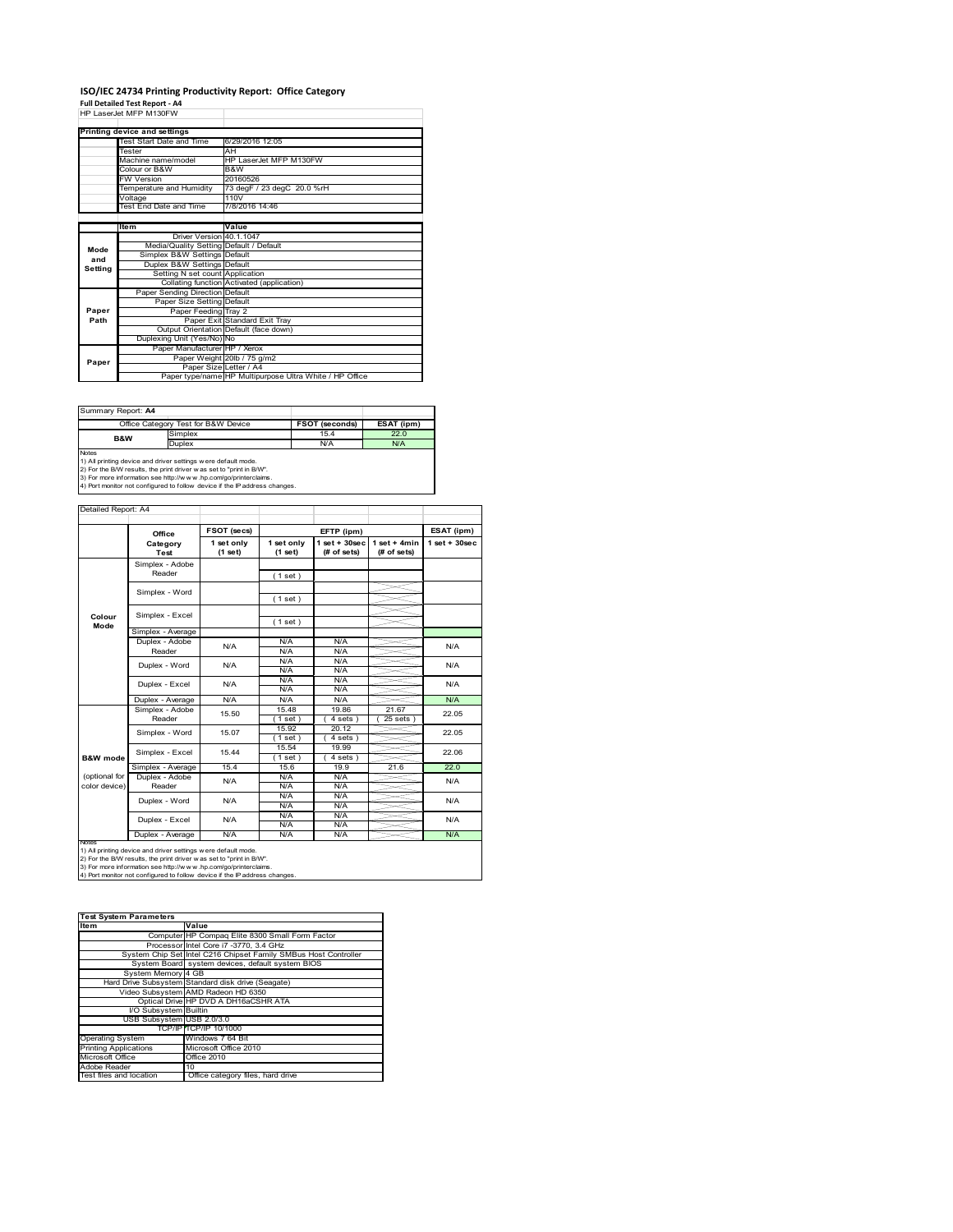# **ISO/IEC 24734 Printing Productivity Report: Office Category Feature Performance Full Report ‐ Office Feature Performance Test** HP LaserJet MFP M130FW

|         | Printing device and settings            |                                                         |
|---------|-----------------------------------------|---------------------------------------------------------|
|         | Test Start Date and Time                | 6/29/2016 12:05                                         |
|         | Tester                                  | AH                                                      |
|         | Machine name/model                      | HP LaserJet MFP M130FW                                  |
|         | Colour or B&W                           | B&W                                                     |
|         | <b>FW Version</b>                       | 20160526                                                |
|         | Temperature and Humidity                | 73 degF / 23 degC 20.0 %rH                              |
|         | Voltage                                 | 110V                                                    |
|         | Test End Date and Time                  | 7/8/2016 14:46                                          |
|         |                                         |                                                         |
|         | <b>Item</b>                             | Value                                                   |
|         | Driver Version 40.1.1047                |                                                         |
| Mode    | Media/Quality Setting Default / Default |                                                         |
| and     | Simplex B&W Settings Default            |                                                         |
| Setting | Duplex B&W Settings Default             |                                                         |
|         | Setting N set count Application         |                                                         |
|         |                                         | Collating function Activated (application)              |
|         | Paper Sending Direction Default         |                                                         |
|         | Paper Size Setting Default              |                                                         |
| Paper   | Paper Feeding Tray 2                    |                                                         |
| Path    |                                         | Paper Exit Standard Exit Tray                           |
|         |                                         | Output Orientation Default (face down)                  |
|         | Duplexing Unit (Yes/No) No              |                                                         |
|         | Paper Manufacturer HP / Xerox           |                                                         |
| Paper   |                                         | Paper Weight 20lb / 75 g/m2                             |
|         | Paper Size Letter / A4                  |                                                         |
|         |                                         | Paper type/name HP Multipurpose Ultra White / HP Office |

T

| ISO Print Productivity Report: Feature Performance Test Summary |
|-----------------------------------------------------------------|
|                                                                 |

|                                                                                                                    | <b>Feature Performance Ratio</b> |
|--------------------------------------------------------------------------------------------------------------------|----------------------------------|
|                                                                                                                    | A5 and Legal                     |
| (Feature Adobe Reader - Office test file)<br><b>ESAT (feature)</b><br>FSOT (base)<br>FSOT (feature)<br>ESAT (base) |                                  |
|                                                                                                                    |                                  |
|                                                                                                                    |                                  |
|                                                                                                                    |                                  |
|                                                                                                                    |                                  |
| 148%                                                                                                               | 174%                             |
| 35%                                                                                                                | 27%                              |
|                                                                                                                    |                                  |
|                                                                                                                    |                                  |
|                                                                                                                    |                                  |

 $\Gamma$ 

1) All printing device and driver settings were default mode.<br>2) Test conducted with 8-paper Office Feature Performance file.<br>3) For more information see http://www.hp.com/go/printerclaims.<br>4) Port monitor not configured t

| <b>Printing Modes</b>                                                                                                                                                                                                                                                                            | <b>Base Printing</b><br>Mode |                            | <b>Feature Performance</b><br>A5 and Legal |                                 |                                         |                                      |
|--------------------------------------------------------------------------------------------------------------------------------------------------------------------------------------------------------------------------------------------------------------------------------------------------|------------------------------|----------------------------|--------------------------------------------|---------------------------------|-----------------------------------------|--------------------------------------|
| Feature Adobe Reader - Office<br>test file (8-page)                                                                                                                                                                                                                                              |                              |                            |                                            |                                 |                                         |                                      |
|                                                                                                                                                                                                                                                                                                  | <b>FSOT</b><br>Base          | <b>ESAT</b><br><b>Base</b> | 1 set<br>FSOT (secs)                       | $1$ set $+30$ sec<br>ESAT (ipm) | FSOT (base)<br><b>FSOT</b><br>(feature) | <b>ESAT (feature)</b><br>ESAT (base) |
| Simplex A5 Landscape Feed - Colour                                                                                                                                                                                                                                                               |                              |                            |                                            |                                 |                                         |                                      |
| Simplex A5 Portrait Feed - Colour                                                                                                                                                                                                                                                                |                              |                            |                                            |                                 |                                         |                                      |
| Legal Simplex - Colour                                                                                                                                                                                                                                                                           |                              |                            |                                            |                                 |                                         |                                      |
| <b>Legal Duplex - Colour</b>                                                                                                                                                                                                                                                                     |                              |                            |                                            |                                 |                                         |                                      |
| Simplex A5 Landscape Feed - B/W                                                                                                                                                                                                                                                                  | 27.07                        | 22.07                      | 18.41                                      | 38.6                            | 148%                                    | 174%                                 |
| Simplex A5 Portrait Feed - B/W                                                                                                                                                                                                                                                                   | 27.07                        | 22.07                      | 78.73                                      | 6.1                             | 35%                                     | 27%                                  |
| Legal Simplex - B/W                                                                                                                                                                                                                                                                              | 27.07                        | 22.07                      |                                            |                                 |                                         |                                      |
| Legal Duplex - B/W                                                                                                                                                                                                                                                                               | 27.07                        | 22.07                      |                                            |                                 |                                         |                                      |
| <b>Notes</b><br>1) All printing device and driver settings were default mode.<br>2) Test conducted with 8-paper Office Feature Performance file<br>3) For more information see http://www.hp.com/go/printerclaims.<br>4) Port monitor not configured to follow, device if the IP address changes |                              |                            |                                            |                                 |                                         |                                      |

4) Port monitor not configured to follow device if the IP address changes.

|        | <b>Test System Parameters</b> |                                                                 |
|--------|-------------------------------|-----------------------------------------------------------------|
|        | <b>Item</b>                   | Value                                                           |
|        |                               | Computer HP Compaq Elite 8300 Small Form Factor                 |
|        |                               | Processor Intel Core i7 -3770, 3.4 GHz                          |
|        |                               | System Chip Set Intel C216 Chipset Family SMBus Host Controller |
|        |                               | System Board system devices, default system BIOS                |
| Test   | System Memory 4 GB            |                                                                 |
| System |                               | Hard Drive Subsystem Standard disk drive (Seagate)              |
|        |                               | Video Subsystem AMD Radeon HD 6350                              |
|        |                               | Optical Drive HP DVD A DH16aCSHR ATA                            |
|        | I/O Subsystem Builtin         |                                                                 |
|        | USB Subsystem USB 2.0/3.0     |                                                                 |
| 1/0    |                               | TCP/IPITCP/IP 10/1000                                           |
|        | <b>Operating System</b>       | Windows 7 64 Bit                                                |
|        | <b>Printing Applications</b>  | Microsoft Office 2010                                           |
|        | Software Microsoft Office     | Office 2010                                                     |
|        | Adobe Reader                  | 10                                                              |
|        | Test files and location       | Office category files, hard drive                               |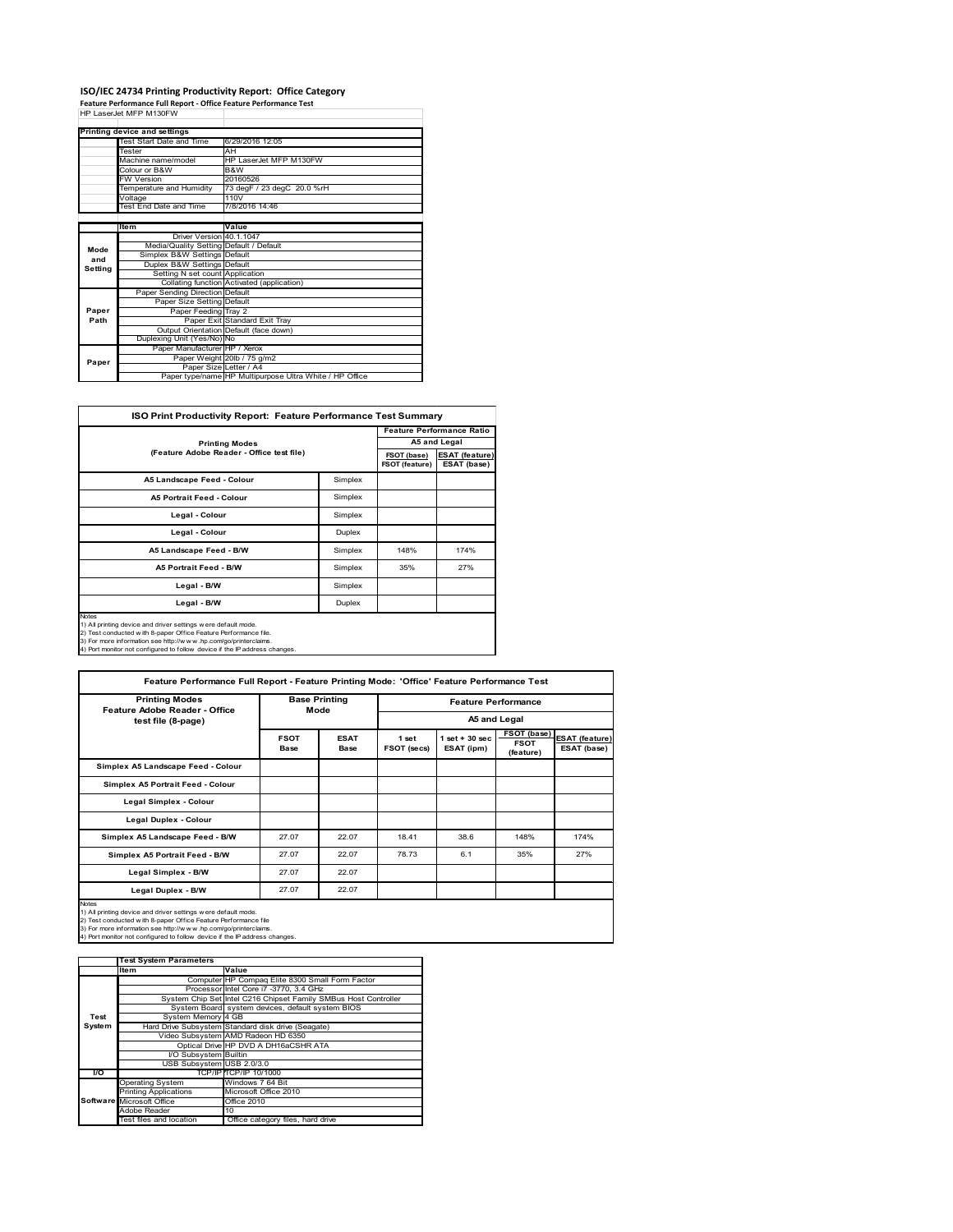### **ISO/IEC 17629 First Print Out Time Report: Office Category Full Detailed Test Report ‐ LETTER**

|            | Printing device and settings               |                                |
|------------|--------------------------------------------|--------------------------------|
|            | Test Start Date and Time                   | 6/29/2016 12:05                |
|            | Tester                                     | AH                             |
|            | Machine name/model                         | HP LaserJet MFP M130FW         |
|            | Colour or B&W                              | B&W                            |
|            | <b>FW Version</b>                          | 20160526                       |
|            | Configuration (options)                    | Default                        |
|            | Controller                                 | 11901                          |
|            | Printing device page count                 | Not Specified                  |
|            | Printing supplies page count Not Specified |                                |
|            | Temperature and Humidity                   | 73 degF / 23 degC 20.0 %rH     |
|            | Voltage                                    | 110V                           |
|            | Test End Date and Time                     | 7/8/2016 14:46                 |
|            |                                            |                                |
|            | <b>Item</b>                                | Value                          |
| Mode       | PDL and driver version                     | 40.1.1047                      |
| and        | Print Quality mode                         | default                        |
| Setting    | <b>B&amp;W</b> settings                    | default                        |
|            | Paper feed orientation                     | Short Edge                     |
| Paper      | Paper type setting                         | default                        |
|            | Paper feeding                              | Standard cassette              |
|            | Paper exit                                 | Standard exit tray             |
| Paper Path | Output orientation                         | default (face up or face down) |

|                        |         | ISO First Page Out Time Summary Report: Office Category |
|------------------------|---------|---------------------------------------------------------|
| Summary Report: Letter |         |                                                         |
|                        | Duplex  |                                                         |
| B&W                    | Simplex | 6.77                                                    |
|                        | Duplex  |                                                         |

|                                | ISO First Page Out Time Report: Office Category                                                                                                                                                                                                                                                                                                                                                             |                            |                                   |                              |                            |                   |            |
|--------------------------------|-------------------------------------------------------------------------------------------------------------------------------------------------------------------------------------------------------------------------------------------------------------------------------------------------------------------------------------------------------------------------------------------------------------|----------------------------|-----------------------------------|------------------------------|----------------------------|-------------------|------------|
| <b>Detailed Report: LETTER</b> |                                                                                                                                                                                                                                                                                                                                                                                                             |                            |                                   |                              |                            |                   |            |
|                                |                                                                                                                                                                                                                                                                                                                                                                                                             | Word<br>(seconds)          | Excel<br>(seconds)                | Adobe<br>Reader<br>(seconds) | Average<br>(seconds)       | <b>Delay Time</b> |            |
|                                | FPOT from Ready - Simplex                                                                                                                                                                                                                                                                                                                                                                                   |                            |                                   |                              |                            |                   |            |
|                                | FPOT from Ready - Duplex                                                                                                                                                                                                                                                                                                                                                                                    |                            |                                   |                              |                            |                   |            |
| <b>Color Mode</b>              | FPOT from Sleep - Simplex                                                                                                                                                                                                                                                                                                                                                                                   |                            |                                   | N/A                          |                            |                   |            |
|                                | Recovery Time                                                                                                                                                                                                                                                                                                                                                                                               |                            |                                   |                              |                            |                   |            |
|                                | FPOT from Off - Simplex                                                                                                                                                                                                                                                                                                                                                                                     |                            |                                   |                              |                            |                   |            |
|                                | Warm-up Time                                                                                                                                                                                                                                                                                                                                                                                                |                            |                                   |                              |                            |                   |            |
|                                | FPOT from Ready - Simplex                                                                                                                                                                                                                                                                                                                                                                                   | 6.64                       | 675                               | 6.91                         | 677                        | 21 Seconds        |            |
|                                | FPOT from Ready - Duplex                                                                                                                                                                                                                                                                                                                                                                                    |                            |                                   |                              |                            |                   |            |
| <b>B&amp;W Mode</b>            | FPOT from Sleep - Simplex                                                                                                                                                                                                                                                                                                                                                                                   |                            |                                   | 7.37                         |                            | 60 Minutes        |            |
|                                | Recovery Time                                                                                                                                                                                                                                                                                                                                                                                               |                            |                                   | 0.5                          |                            |                   |            |
|                                | FPOT from Off - Simplex                                                                                                                                                                                                                                                                                                                                                                                     |                            |                                   | 56.59                        |                            |                   |            |
|                                | Warm-up Time                                                                                                                                                                                                                                                                                                                                                                                                |                            |                                   | 49.69                        |                            |                   |            |
| <b>HP Data Table</b>           | 1) All printing device and driver settings w ere default mode.<br>2) For the B/W results, the print driver was set to "print in B/W".<br>3) For more information see http://www.hp.com/go/printerclaims.<br>4) Port monitor not configured to follow device if the IP address changes.<br>5) Page counts w ere collected after completion of the tests.<br>6) Details for FPOT from Sleep are show n below. |                            |                                   |                              |                            |                   |            |
| <b>Detailed Report: LETTER</b> |                                                                                                                                                                                                                                                                                                                                                                                                             |                            |                                   |                              |                            |                   |            |
|                                |                                                                                                                                                                                                                                                                                                                                                                                                             | <b>FPOT Avg</b><br>(se cs) | FPOT (secs)<br><b>Iteration 1</b> | FPOT (secs)<br>Iteration 2   | FPOT (secs)<br>Iteration 3 | Application       | Delay Time |
|                                | FPOT from Sleep                                                                                                                                                                                                                                                                                                                                                                                             | N/A                        | N/A                               | N/A                          | N/A                        | Adobe Reader      |            |
| <b>Color Mode</b>              | FPOT from Sleep (15 minutes)<br>HP/Non ISO Test                                                                                                                                                                                                                                                                                                                                                             | N/A                        | N/A                               | N/A                          | N/A                        | Adobe Reader      |            |
|                                | FPOT from Sleep                                                                                                                                                                                                                                                                                                                                                                                             | 7.37                       | 7.36                              | 7.38                         | N/A                        | Adobe Reader      | 60 Minutes |
| <b>B&amp;W Mode</b>            | FPOT from Sleep (15 minutes)                                                                                                                                                                                                                                                                                                                                                                                | N/A                        | N/A                               | N/A                          | N/A                        | Adobe Reader      | 16 Minutes |

|                                  | <b>Test System Parameters</b> |                                                       |
|----------------------------------|-------------------------------|-------------------------------------------------------|
|                                  | Item                          | Value                                                 |
|                                  | Computer                      | HP Compaq Elite 8300 Small Form Factor                |
|                                  | Processor                     | Intel Core i7 -3770, 3.4 GHz                          |
|                                  | System Chip Set               | Intel C216 Chipset Family SMBus Host Controller       |
|                                  | System Board                  | system devices, default system BIOS                   |
| Test                             | System Memory                 | 4 GB                                                  |
| System                           | <b>Hard Drive Subsystem</b>   | Standard disk drive (Seagate)                         |
|                                  | Video Subsvstem               | AMD Radeon HD 6350                                    |
|                                  | Optical Drive                 | HP DVD A DH16aCSHR ATA                                |
|                                  | I/O Subsystem                 | <b>Builtin</b>                                        |
|                                  | USB Subsystem                 | USB 2.0/3.0                                           |
| Printina<br>Device<br>Connection | TCP/IP                        | 10/1000                                               |
|                                  | <b>Operating System</b>       | Windows 7 Business/Ultimate, 64 bit, Build 7601, SP 1 |
|                                  | <b>Printing Applications</b>  | Microsoft Office 2010 SP2                             |
| Software                         |                               | Adobe Reader 10.1.4                                   |
|                                  | <b>Print Driver</b>           | 40.1.1047                                             |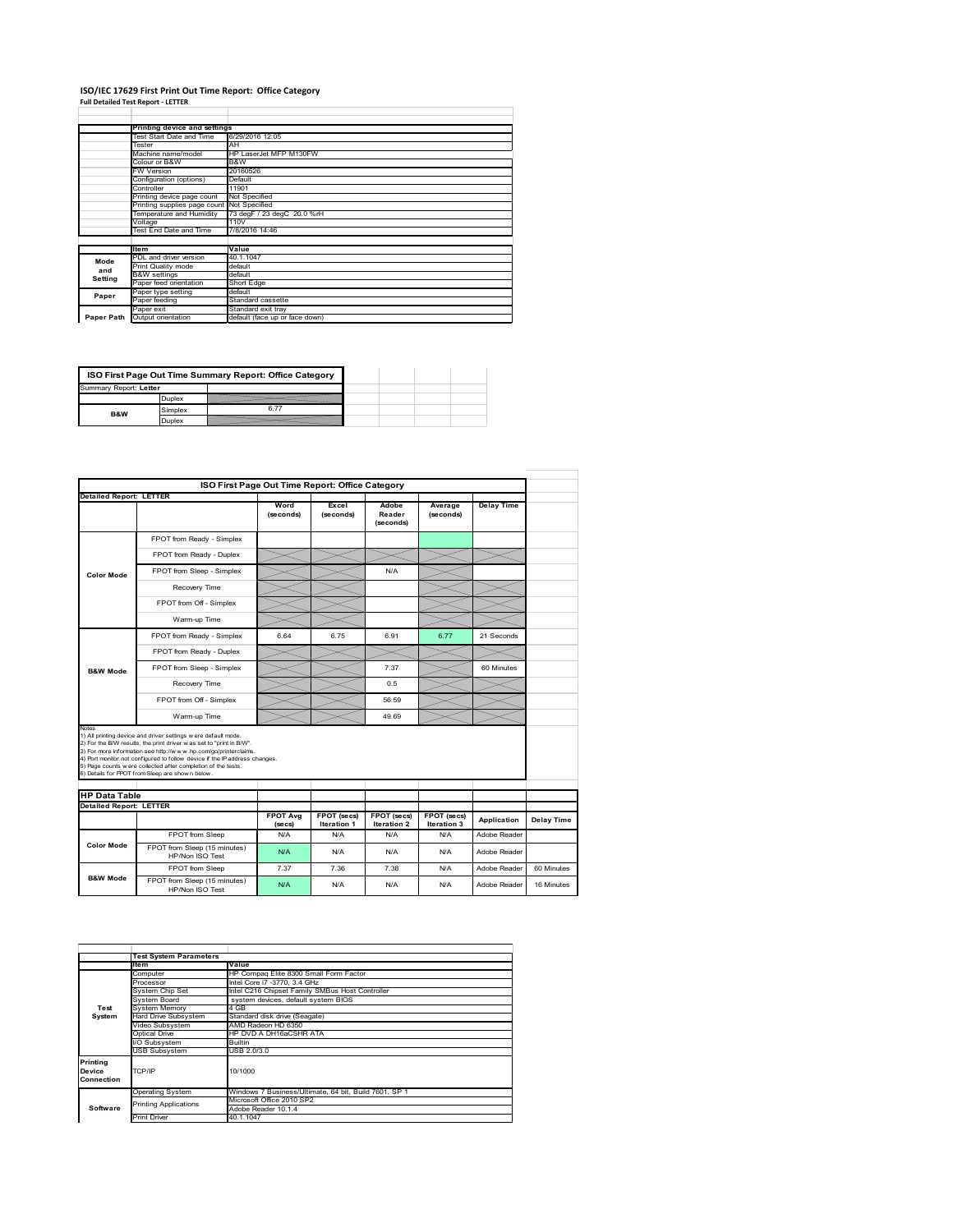#### **ISO/IEC 17629 First Print Out Time Report: Office Category Full Detailed Test Report ‐ A4**

|            | Printing device and settings               |                                |
|------------|--------------------------------------------|--------------------------------|
|            | Test Start Date and Time                   | 6/29/2016 12:05                |
|            | Tester                                     | AH                             |
|            | Machine name/model                         | HP LaserJet MFP M130FW         |
|            | Colour or B&W                              | B&W                            |
|            | <b>FW Version</b>                          | 20160526                       |
|            | Configuration (options)                    | Default                        |
|            | Controller                                 | 11901                          |
|            | Printing device page count                 | Not Specified                  |
|            | Printing supplies page count Not Specified |                                |
|            | Temperature and Humidity                   | 73 degF / 23 degC 20.0 %rH     |
|            | Voltage                                    | 110V                           |
|            | Test End Date and Time                     | 7/8/2016 14:46                 |
|            |                                            |                                |
|            | <b>Item</b>                                | Value                          |
| Mode       | PDL and driver version                     | 40.1.1047                      |
| and        | Print Quality mode                         | default                        |
| Setting    | <b>B&amp;W</b> settings                    | default                        |
|            | Paper feed orientation                     | Short Edge                     |
| Paper      | Paper type setting                         | default                        |
|            | Paper feeding                              | Standard cassette              |
|            | Paper exit                                 | Standard exit tray             |
| Paper Path | Output orientation                         | default (face up or face down) |

|                    |         | ISO First Page Out Time Summary Report: Office Category |
|--------------------|---------|---------------------------------------------------------|
| Summary Report: A4 |         |                                                         |
|                    | Duplex  |                                                         |
| B&W                | Simplex | 6.94                                                    |
|                    | Duplex  |                                                         |

|                            | ISO First Page Out Time Report: Office Category                                                                                                                                                                                                                                                                                                                                                             |                            |                                   |                                   |                            |                   |
|----------------------------|-------------------------------------------------------------------------------------------------------------------------------------------------------------------------------------------------------------------------------------------------------------------------------------------------------------------------------------------------------------------------------------------------------------|----------------------------|-----------------------------------|-----------------------------------|----------------------------|-------------------|
| Detailed Report: A4        |                                                                                                                                                                                                                                                                                                                                                                                                             |                            |                                   |                                   |                            |                   |
|                            |                                                                                                                                                                                                                                                                                                                                                                                                             | Word<br>(seconds)          | Excel<br>(seconds)                | Adobe<br>Reader<br>(seconds)      | Average<br>(seconds)       | <b>Delay Time</b> |
|                            | FPOT from Ready - Simplex                                                                                                                                                                                                                                                                                                                                                                                   |                            |                                   |                                   |                            |                   |
|                            | FPOT from Ready - Duplex                                                                                                                                                                                                                                                                                                                                                                                    |                            |                                   |                                   |                            |                   |
| <b>Color Mode</b>          | FPOT from Sleep - Simplex                                                                                                                                                                                                                                                                                                                                                                                   |                            |                                   | N/A                               |                            |                   |
|                            | Recovery Time                                                                                                                                                                                                                                                                                                                                                                                               |                            |                                   |                                   |                            |                   |
|                            | FPOT from Off - Simplex                                                                                                                                                                                                                                                                                                                                                                                     |                            |                                   |                                   |                            |                   |
|                            | Warm-up Time                                                                                                                                                                                                                                                                                                                                                                                                |                            |                                   |                                   |                            |                   |
|                            | FPOT from Ready - Simplex                                                                                                                                                                                                                                                                                                                                                                                   | 6.82                       | 6.90                              | 7.08                              | 6.94                       | 21 Seconds        |
|                            | FPOT from Ready - Duplex                                                                                                                                                                                                                                                                                                                                                                                    |                            |                                   |                                   |                            |                   |
| <b>B&amp;W Mode</b>        | FPOT from Sleep - Simplex                                                                                                                                                                                                                                                                                                                                                                                   |                            |                                   | 7.56                              |                            | 60 Minutes        |
|                            | Recovery Time                                                                                                                                                                                                                                                                                                                                                                                               |                            |                                   | 0.5                               |                            |                   |
|                            | FPOT from Off - Simplex                                                                                                                                                                                                                                                                                                                                                                                     |                            |                                   | 63.45                             |                            |                   |
|                            | Warm-up Time                                                                                                                                                                                                                                                                                                                                                                                                |                            |                                   | 56.38                             |                            |                   |
| Notes                      | 1) All printing device and driver settings w ere default mode.<br>2) For the B/W results, the print driver was set to "print in B/W".<br>3) For more information see http://www.hp.com/go/printerclaims.<br>4) Port monitor not configured to follow device if the IP address changes.<br>5) Page counts w ere collected after completion of the tests.<br>6) Details for FPOT from Sleep are show n below. |                            |                                   |                                   |                            |                   |
| <b>HP Data Table</b>       |                                                                                                                                                                                                                                                                                                                                                                                                             |                            |                                   |                                   |                            |                   |
| <b>Detailed Report: A4</b> |                                                                                                                                                                                                                                                                                                                                                                                                             |                            |                                   |                                   |                            |                   |
|                            |                                                                                                                                                                                                                                                                                                                                                                                                             | <b>FPOT Avg</b><br>(se cs) | FPOT (secs)<br><b>Iteration 1</b> | FPOT (secs)<br><b>Iteration 2</b> | FPOT (secs)<br>Iteration 3 | Application       |
|                            | FPOT from Sleep                                                                                                                                                                                                                                                                                                                                                                                             | N/A                        | N/A                               | N/A                               | N/A                        | Adobe Reader      |
| <b>Color Mode</b>          | FPOT from Sleep (15 minutes)<br>HP/Non ISO Test                                                                                                                                                                                                                                                                                                                                                             | N/A                        | N/A                               | N/A                               | N/A                        | Adobe Reader      |
|                            | FPOT from Sleep                                                                                                                                                                                                                                                                                                                                                                                             | 7.55                       | 7.53                              | 7.57                              | N/A                        | Adobe Reader      |
| <b>B&amp;W Mode</b>        | FPOT from Sleep (15 minutes)                                                                                                                                                                                                                                                                                                                                                                                | N/A                        | N/A                               | N/A                               | N/A                        | Adobe Reader      |

|                                  | <b>Test System Parameters</b> |                                                       |
|----------------------------------|-------------------------------|-------------------------------------------------------|
|                                  | <b>Item</b>                   | Value                                                 |
|                                  | Computer                      | HP Compaq Elite 8300 Small Form Factor                |
|                                  | Processor                     | Intel Core i7 -3770, 3.4 GHz                          |
|                                  | System Chip Set               | Intel C216 Chipset Family SMBus Host Controller       |
|                                  | System Board                  | system devices, default system BIOS                   |
| Test                             | <b>System Memory</b>          | 4 GB                                                  |
| System                           | Hard Drive Subsystem          | Standard disk drive (Seagate)                         |
|                                  | Video Subsystem               | AMD Radeon HD 6350                                    |
|                                  | Optical Drive                 | HP DVD A DH16aCSHR ATA                                |
|                                  | I/O Subsystem                 | <b>Builtin</b>                                        |
|                                  | <b>USB Subsystem</b>          | USB 2.0/3.0                                           |
| Printina<br>Device<br>Connection | TCP/IP                        | 10/1000                                               |
|                                  | <b>Operating System</b>       | Windows 7 Business/Ultimate, 64 bit, Build 7601, SP 1 |
|                                  | <b>Printing Applications</b>  | Microsoft Office 2010 SP2                             |
| Software                         |                               | Adobe Reader 10.1.4                                   |
|                                  | <b>Print Driver</b>           | 40.1.1047                                             |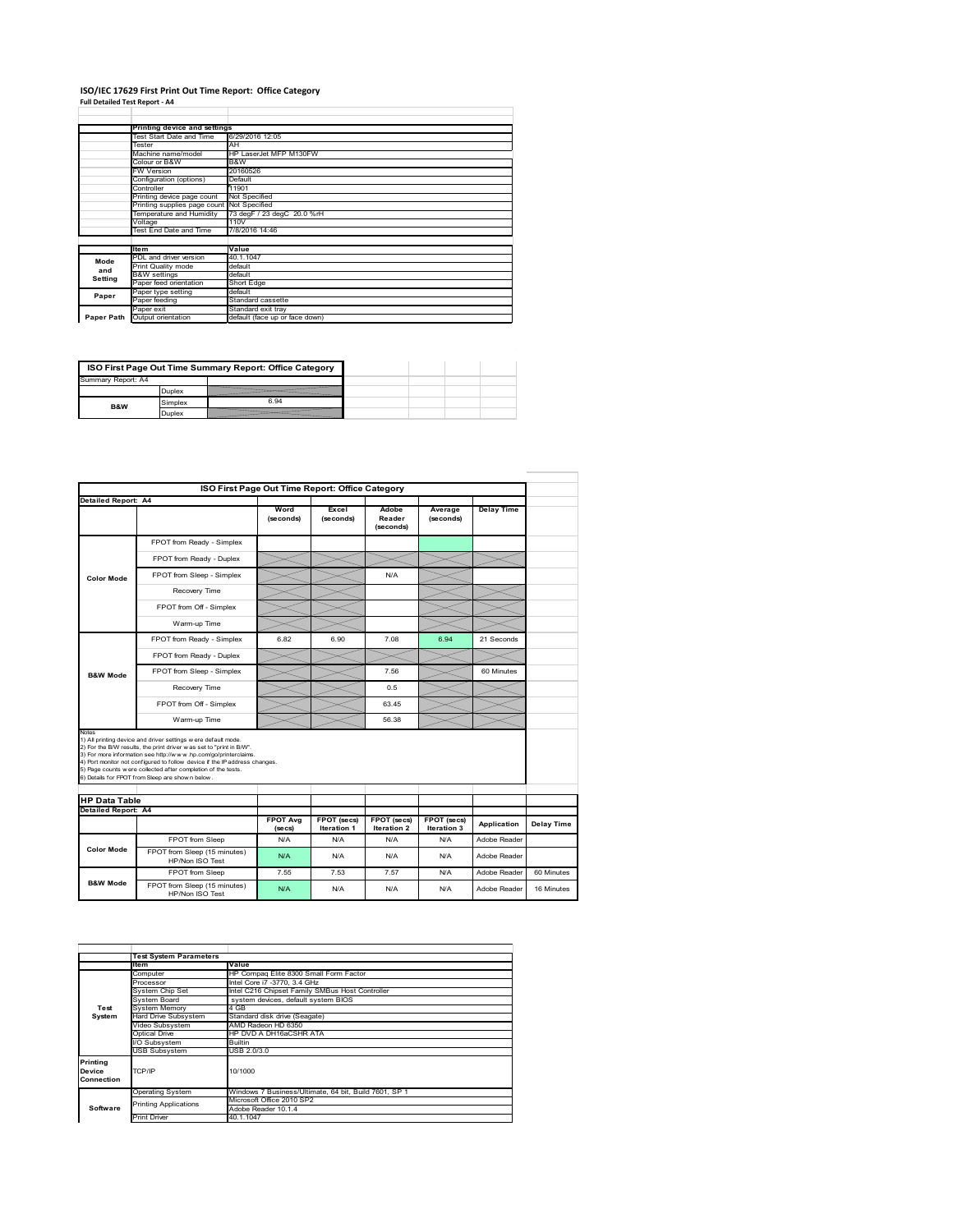### **ISO/IEC 29183 Copy Productivity Report**

**Full Detailed Test Report ‐ LETTER**

|       | HP LaserJet MFP M130FW                  |                                                     |
|-------|-----------------------------------------|-----------------------------------------------------|
|       |                                         |                                                     |
|       | <b>Machine Setup Information</b>        |                                                     |
|       | Test Start Date and Time 7/1/2016 15:52 |                                                     |
|       | <b>Tester</b> AH                        |                                                     |
|       |                                         | Machine name/model HP LaserJet MFP M130FW           |
|       | Colour or B&W B&W                       |                                                     |
|       | FW Version 20160526                     |                                                     |
|       | Configuration (options) Not Specified   |                                                     |
|       |                                         | Temperature and Humidity 73 degF / 23 degC 20.0 %rH |
|       | Test End Date and Time: 7/9/2016 10:38  |                                                     |
|       |                                         |                                                     |
|       | Pre-set Item                            | <b>Pre-set Value</b>                                |
|       |                                         |                                                     |
|       | <b>Output Resolution Default</b>        |                                                     |
|       | Output Quality Default                  |                                                     |
| Mode  |                                         | Copying Mode Colour for Colour and B&W for B&W      |
|       | Auto Density Adjustment Default         |                                                     |
|       |                                         | Collating function Set in Control Panel             |
|       | Paper Sending Direction Default         |                                                     |
| Paper | Paper Type Setting Default              |                                                     |
|       | Paper Feeding Tray 2                    |                                                     |
| Paper | Paper Exit Default                      |                                                     |
| Path  |                                         | Face Up Exit Default (face down)                    |
|       | <b>Fixing Capability Default</b>        |                                                     |

| <b>lemporary</b> | Image Quality Stability Default |                                                         |
|------------------|---------------------------------|---------------------------------------------------------|
| <b>Stop</b>      | Capacity of Paper Default       |                                                         |
|                  | Others None                     |                                                         |
|                  |                                 |                                                         |
|                  | Paper Manufacturer HP / Xerox   |                                                         |
| Paper            |                                 | Paper Weight 20lb / 75 g/m2                             |
|                  | Paper Size Letter / A4          |                                                         |
|                  |                                 | Paper type/name HP Multipurpose Ultra White / HP Office |
|                  |                                 |                                                         |

| Summary Report: Letter |              |             |
|------------------------|--------------|-------------|
|                        |              |             |
|                        |              |             |
|                        | <b>sFCOT</b> | sESAT (ipm) |

**Notes** 

First Copy Out and Copy Speed measured using ISO/IEC 29183, excludes first set of test documents. For more information see http://w w w .hp.com/go/printerclaims. Exact speed varies depending on the system configuration and document.

Only Target A w as used, all test documents have the same Saturated throughput. Reference ISO/IEC29183:2010 Clause 5, Sections 5.3.1 and 5.3.2

| Detailed Report: LETTER |               |              |       |             |                |             |  |
|-------------------------|---------------|--------------|-------|-------------|----------------|-------------|--|
|                         |               |              |       |             |                |             |  |
|                         | <b>Target</b> | sFCOT (secs) |       | sEFTP (ipm) |                | sESAT (ipm) |  |
|                         |               |              | 1copy | 1copy+30sec | 1copy+4minutes |             |  |
|                         | A             | 7.09         | 8.46  | 20.30       | 22.81          | 23.15       |  |
|                         |               |              |       | 13 sets     | 96 sets        |             |  |
|                         | B             | 533          | 8.⊀8  | 20.31       |                | 23.15       |  |
|                         |               |              |       | 13 sets     |                |             |  |
| B&W                     | C             | 540          | 8.∢0  | 20.29       |                | 23.18       |  |
|                         |               |              |       | 13 sets     |                |             |  |
|                         | D             | ≿34          | 8⊱⁄€  | 20.30       |                | 23.45       |  |
|                         |               |              |       | 13 sets     |                |             |  |
|                         | Average       | 7.1          | 8.5   | 20.3        | 22.8           | 23.2        |  |

#### Notes

First Copy Out and Copy Speed measured using ISO/IEC 29183, excludes first set of test documents. For more information see http://w w w .hp.com/go/printerclaims. Exact speed varies depending on the system configuration and document. Only Target A w as used, all test documents have the same Saturated throughput. Reference ISO/IEC29183:2010 Clause 5, Sections 5.3.1 and 5.3.2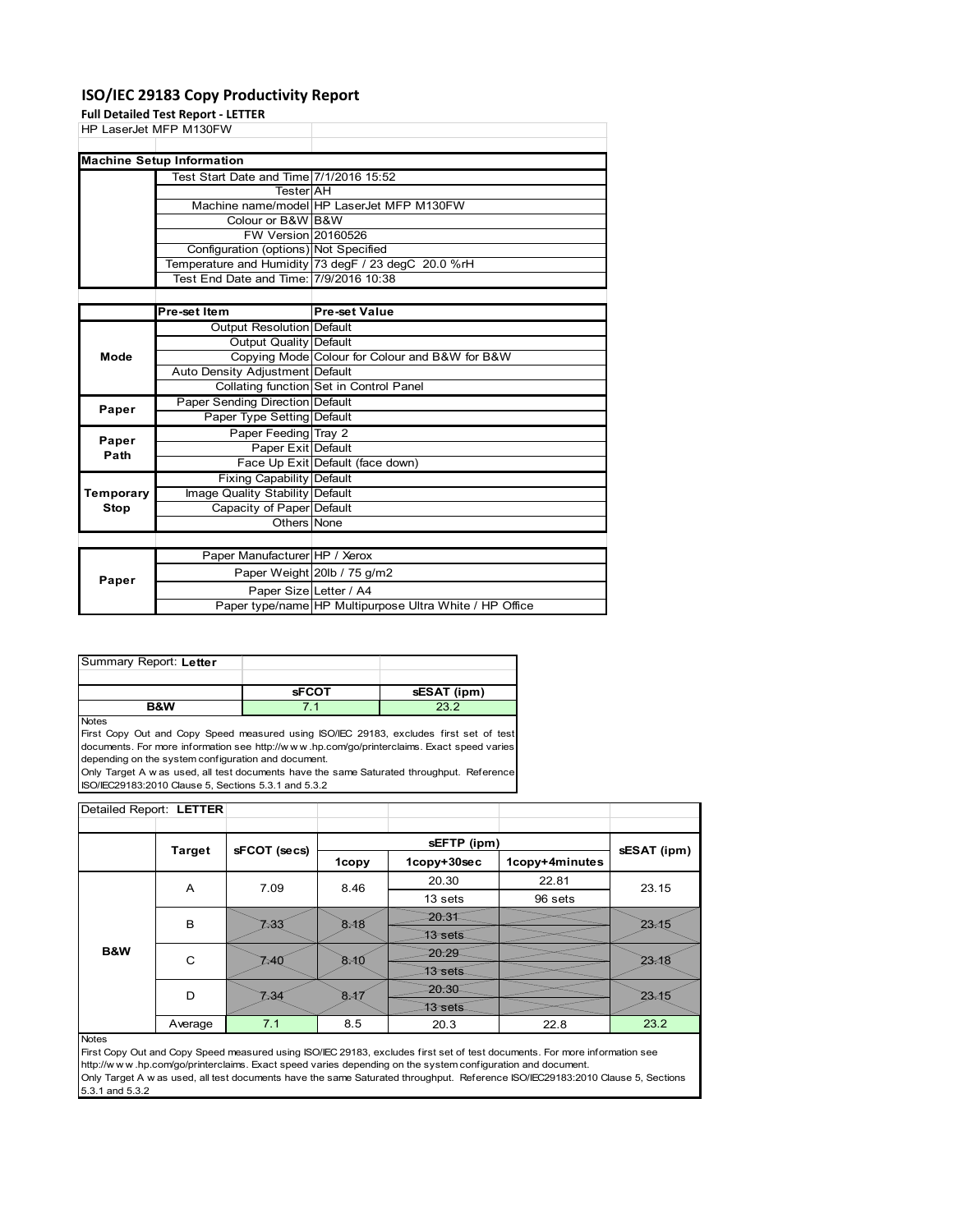### **ISO/IEC 29183 Copy Productivity Report**

**Full Detailed Test Report ‐ A4**

|             | an Betanea Test Report A+<br>HP LaserJet MFP M130FW |                                                     |
|-------------|-----------------------------------------------------|-----------------------------------------------------|
|             |                                                     |                                                     |
|             | <b>Machine Setup Information</b>                    |                                                     |
|             | Test Start Date and Time 7/1/2016 15:52             |                                                     |
|             | TesterIAH                                           |                                                     |
|             |                                                     | Machine name/model HP LaserJet MFP M130FW           |
|             | Colour or B&W B&W                                   |                                                     |
|             | FW Version 20160526                                 |                                                     |
|             | Configuration (options) Not Specified               |                                                     |
|             |                                                     | Temperature and Humidity 73 degF / 23 degC 20.0 %rH |
|             | Test End Date and Time: 7/9/2016 10:38              |                                                     |
|             |                                                     |                                                     |
|             | Pre-set Item                                        | <b>Pre-set Value</b>                                |
|             | Output Resolution Default                           |                                                     |
|             | Output Quality Default                              |                                                     |
| Mode        |                                                     | Copying Mode Colour for Colour and B&W for B&W      |
|             | Auto Density Adjustment Default                     |                                                     |
|             |                                                     | Collating function Set in Control Panel             |
| Paper       | Paper Sending Direction Default                     |                                                     |
|             | Paper Type Setting Default                          |                                                     |
| Paper       | Paper Feeding Tray 2                                |                                                     |
| Path        | Paper Exit Default                                  |                                                     |
|             |                                                     | Face Up Exit Default (face down)                    |
|             | <b>Fixing Capability Default</b>                    |                                                     |
| Temporary   | Image Quality Stability Default                     |                                                     |
| <b>Stop</b> | Capacity of Paper Default                           |                                                     |
|             | Others None                                         |                                                     |
|             |                                                     |                                                     |
|             | Paper Manufacturer HP / Xerox                       |                                                     |

| Paper |                        | Paper Weight 20lb / 75 g/m2                             |
|-------|------------------------|---------------------------------------------------------|
|       | Paper SizelLetter / A4 |                                                         |
|       |                        | Paper type/name HP Multipurpose Ultra White / HP Office |
|       |                        |                                                         |

| Summary Report: A4 |              |             |
|--------------------|--------------|-------------|
|                    |              |             |
|                    | <b>SFCOT</b> | sESAT (ipm) |
| <b>B&amp;W</b>     |              |             |

Notes

First Copy Out and Copy Speed measured using ISO/IEC 29183, excludes first set of test documents. For more information see http://w w w .hp.com/go/printerclaims. Exact speed varies depending on the system configuration and document.

Only Target A w as used, all test documents have the same Saturated throughput. Reference ISO/IEC29183:2010 Clause 5, Sections 5.3.1 and 5.3.2

| Detailed Report: A4 |               |              |       |                |                |             |  |
|---------------------|---------------|--------------|-------|----------------|----------------|-------------|--|
|                     |               |              |       | sEFTP (ipm)    |                |             |  |
|                     | <b>Target</b> | sFCOT (secs) | 1copy | 1copy+30sec    | 1copy+4minutes | sESAT (ipm) |  |
|                     | A             | 7.66         | 7.83  | 19.36          | 21.65          | 22.06       |  |
|                     |               |              |       | 13 sets        | 96 sets        |             |  |
|                     | B             | 7.67         | ≿82   | 79.34          |                | 22.06       |  |
|                     |               |              |       | 13 sets        |                |             |  |
| B&W                 | C             | -72          |       | 79.36          |                | 22.0        |  |
|                     |               |              |       | <b>13 sets</b> |                |             |  |
|                     | D             | ≿64          | ≿85   | 79.37          |                | 22.06       |  |
|                     |               |              |       | <b>73 sets</b> |                |             |  |
|                     | Average       | 7.7          | 7.8   | 19.4           | 21.7           | 22.1        |  |
| <b>Notes</b>        |               |              |       |                |                |             |  |

First Copy Out and Copy Speed measured using ISO/IEC 29183, excludes first set of test documents. For more information see http://w w w .hp.com/go/printerclaims. Exact speed varies depending on the system configuration and document. Only Target A w as used, all test documents have the same Saturated throughput. Reference ISO/IEC29183:2010 Clause 5, Sections 5.3.1 and 5.3.2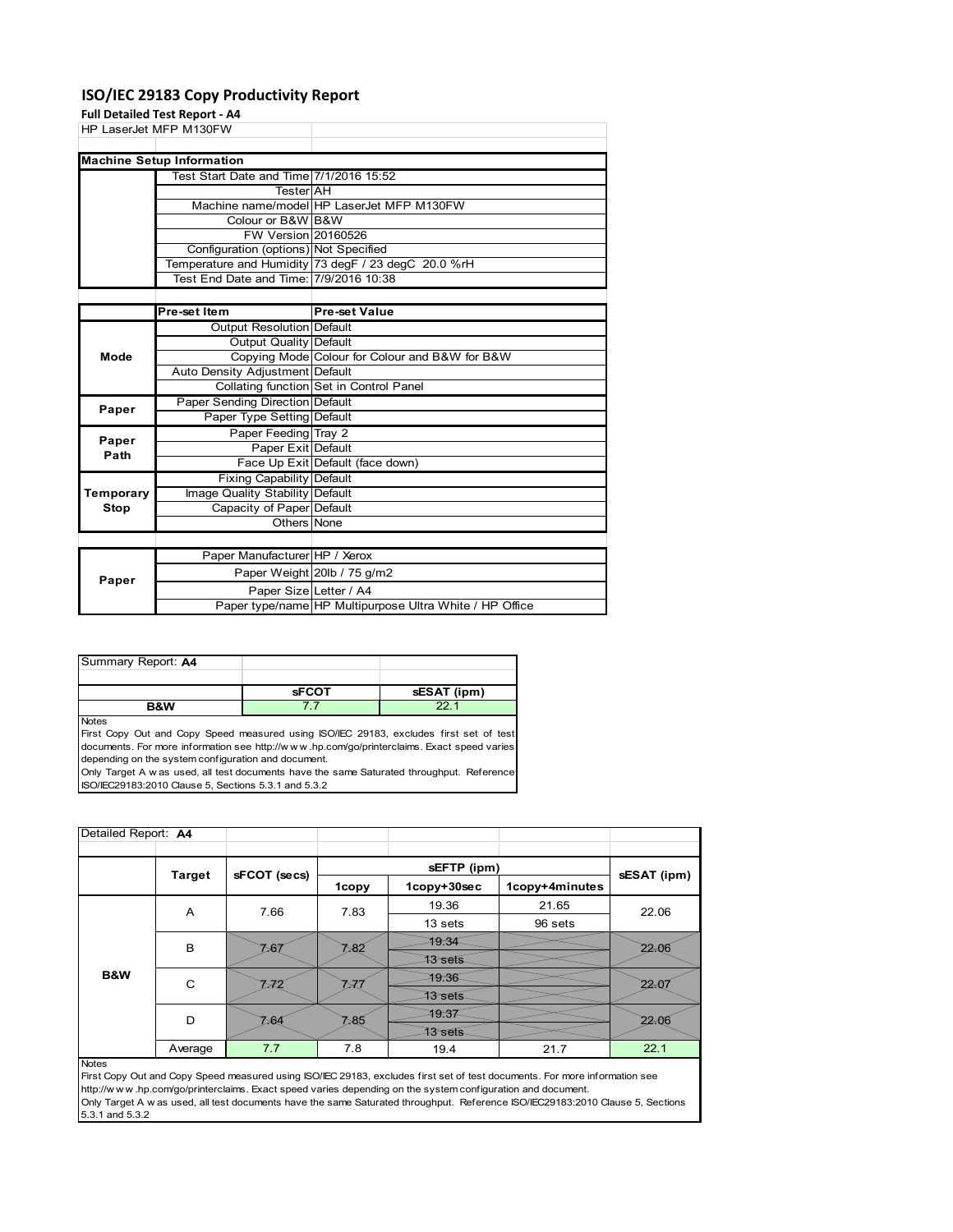## **ISO/IEC 24735 Copy Productivity Report**

**Full Detailed Test Report ‐ LETTER**

| <b>Machine Setup Information</b>       |                                                                 |
|----------------------------------------|-----------------------------------------------------------------|
| Test Start Date and Time 7/5/2016 9:57 |                                                                 |
| TesterlAH                              |                                                                 |
|                                        | Machine name/model HP LaserJet MFP M130FW                       |
| Colour or B&W B&W                      |                                                                 |
| FW Version 20160526                    |                                                                 |
| Configuration (options) Not Specified  |                                                                 |
|                                        | Temperature and Humidity 73 degF / 23 degC 20.0 %rH             |
| Test End Date and Time: 7/5/2016 17:17 |                                                                 |
|                                        |                                                                 |
| Pre-set Item                           | <b>Pre-set Value</b>                                            |
| Output Resolution Default              |                                                                 |
| <b>Output Quality Default</b>          |                                                                 |
| <b>Copying Mode Default</b>            |                                                                 |
| Auto Density Adjustment Default        |                                                                 |
|                                        | Collating function Activated (if not activated in default mode) |
| Paper Sending Direction Default        |                                                                 |
| Paper Type Setting Default             |                                                                 |
|                                        | Paper Feeding Standard cassette                                 |
|                                        | Paper Exit Standard exit tray                                   |
| Face Up Exit Default                   |                                                                 |
| <b>Fixing Capability Default</b>       |                                                                 |
| Image Quality Stability Default        |                                                                 |
| Capacity of Paper Default              |                                                                 |
|                                        | Others Default                                                  |
|                                        |                                                                 |
| Paper Manufacturer HP / Xerox          |                                                                 |
|                                        | Paper Weight 20lb / 75 g/m2                                     |
| Paper Size Letter / A4                 |                                                                 |

|                         |                                                     | <b>ISO/IEC 24735 Copy Productivity Report</b> |            |                  |                  |                 |
|-------------------------|-----------------------------------------------------|-----------------------------------------------|------------|------------------|------------------|-----------------|
| Detailed Report: LETTER |                                                     |                                               |            |                  |                  |                 |
|                         | Copying                                             | FSOT (secs)                                   |            | EFTP (ipm)       |                  | ESAT (ipm)      |
|                         | Mode                                                | 1 set only                                    | 1 set only | 1 set + $30$ sec | 1 set + $4min$   | $1$ set + 30sec |
|                         | 1:1                                                 |                                               | (1 set)    |                  |                  |                 |
| <b>Color Mode</b>       | 1:2                                                 |                                               | (1 set)    |                  |                  |                 |
|                         | 2:2                                                 |                                               | (1 set)    |                  |                  |                 |
|                         | 1:1                                                 | 27.89                                         | 8.60       | 17.35<br>5 sets  | 17.78<br>27 sets | 23.26           |
| <b>B&amp;W</b> mode     | 1:2                                                 |                                               |            |                  |                  |                 |
|                         | 2:2                                                 |                                               |            |                  |                  |                 |
| <b>Notes</b>            | Reports located: http://www.hp.com/go/printerclaims |                                               |            |                  |                  |                 |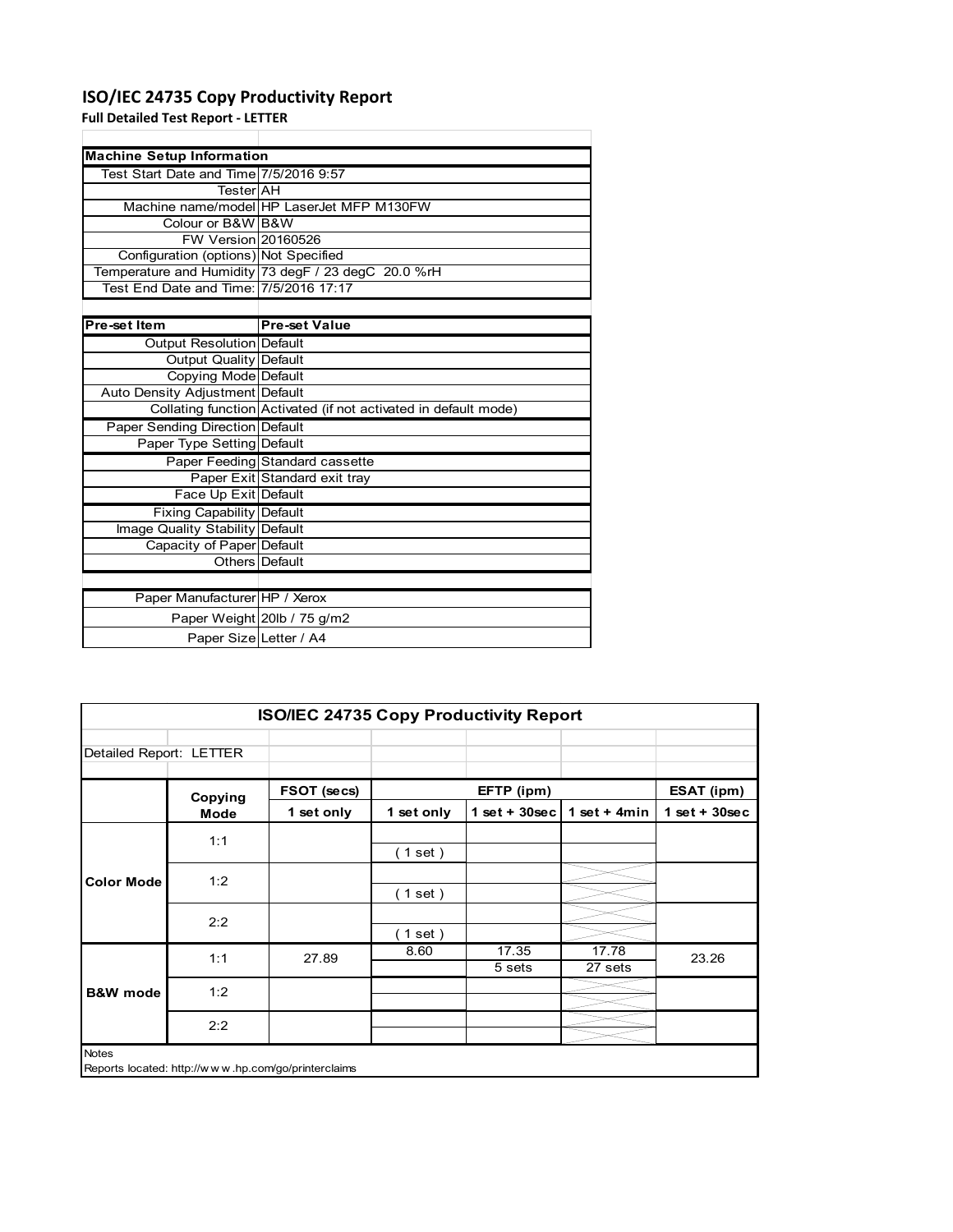## **ISO/IEC 24735 Copy Productivity Report**

**Full Detailed Test Report ‐ A4**

| <b>Machine Setup Information</b>       |                                                                 |
|----------------------------------------|-----------------------------------------------------------------|
| Test Start Date and Time 7/5/2016 9:57 |                                                                 |
| TesterlAH                              |                                                                 |
|                                        | Machine name/model HP LaserJet MFP M130FW                       |
| Colour or B&W B&W                      |                                                                 |
| <b>FW Version 20160526</b>             |                                                                 |
| Configuration (options) Not Specified  |                                                                 |
|                                        | Temperature and Humidity 73 degF / 23 degC 20.0 %rH             |
| Test End Date and Time: 7/5/2016 17:17 |                                                                 |
|                                        |                                                                 |
| Pre-set Item                           | <b>Pre-set Value</b>                                            |
| Output Resolution Default              |                                                                 |
| Output Quality Default                 |                                                                 |
| Copying Mode Default                   |                                                                 |
| Auto Density Adjustment Default        |                                                                 |
|                                        | Collating function Activated (if not activated in default mode) |
| <b>Paper Sending Direction Default</b> |                                                                 |
| Paper Type Setting Default             |                                                                 |
|                                        | Paper Feeding Standard cassette                                 |
|                                        | Paper Exit Standard exit tray                                   |
| Face Up Exit Default                   |                                                                 |
| <b>Fixing Capability Default</b>       |                                                                 |
| Image Quality Stability Default        |                                                                 |
| Capacity of Paper Default              |                                                                 |
|                                        | Others   Default                                                |
|                                        |                                                                 |
| Paper Manufacturer HP / Xerox          |                                                                 |
|                                        | Paper Weight 20lb / 75 g/m2                                     |
| Paper Size Letter / A4                 |                                                                 |

| <b>ISO/IEC 24735 Copy Productivity Report</b> |                                                     |             |            |                 |                  |                       |  |
|-----------------------------------------------|-----------------------------------------------------|-------------|------------|-----------------|------------------|-----------------------|--|
| Detailed Report: A4                           |                                                     |             |            |                 |                  |                       |  |
|                                               | Copying                                             | FSOT (secs) |            | EFTP (ipm)      |                  | ESAT <sub>(ipm)</sub> |  |
|                                               | Mode                                                | 1 set only  | 1 set only | $1$ set + 30sec | 1 set + $4min$   | $1$ set + 30sec       |  |
|                                               | 1:1                                                 |             | $1$ set)   |                 |                  |                       |  |
| Colour<br><b>Mode</b>                         | 1:2                                                 |             | (1 set)    |                 |                  |                       |  |
|                                               | 2:2                                                 |             | $1$ set)   |                 |                  |                       |  |
|                                               | 1:1                                                 | 29.00       | 8.28       | 15.70<br>4 sets | 20.72<br>25 sets | 22.07                 |  |
| <b>B&amp;W</b> mode                           | 1:2                                                 |             |            |                 |                  |                       |  |
|                                               | 2:2                                                 |             |            |                 |                  |                       |  |
| <b>Notes</b>                                  | Reports located: http://www.hp.com/go/printerclaims |             |            |                 |                  |                       |  |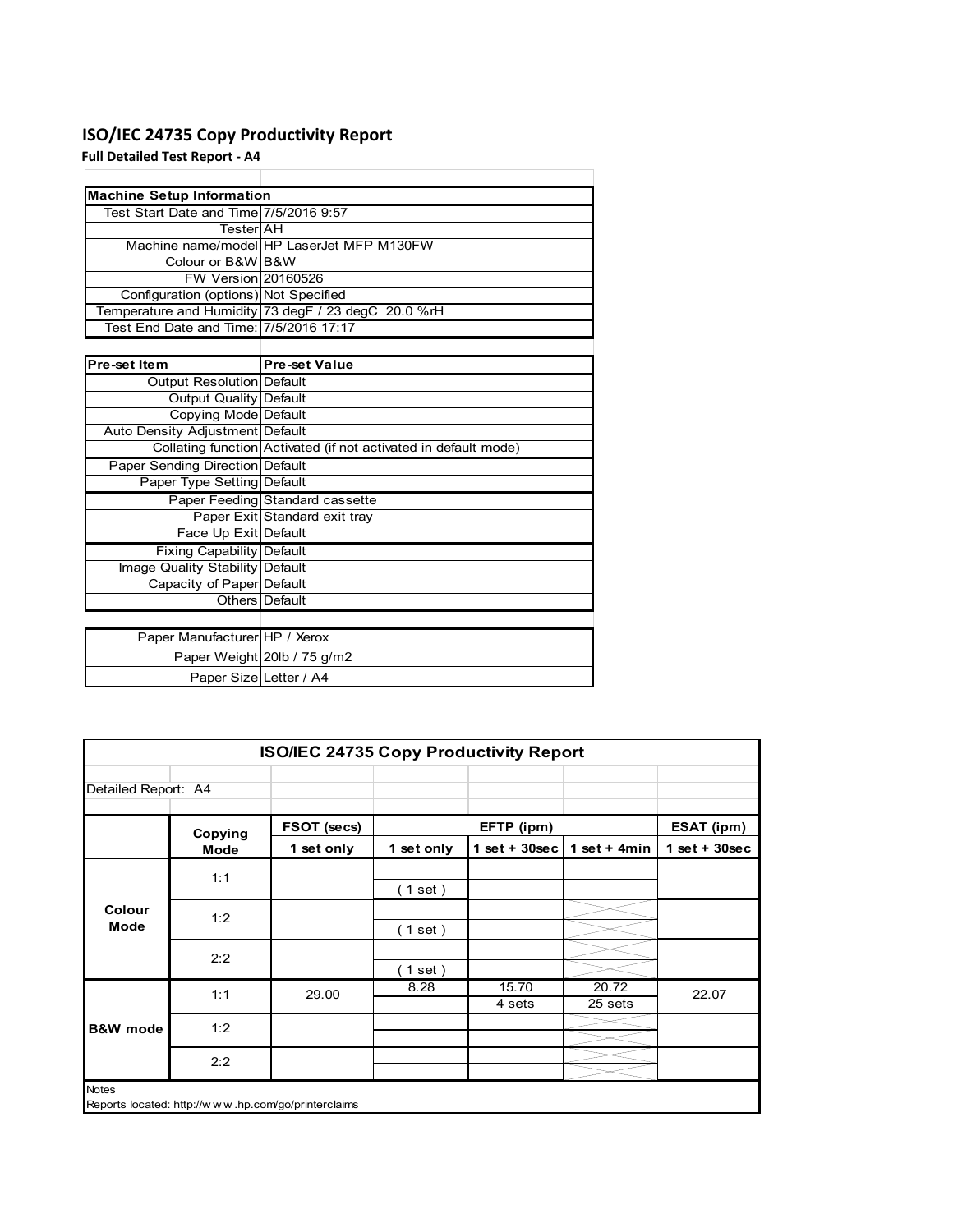#### **ISO/IEC 17991 Scanning Productivity Report**

| <b>Full Detailed Test Report - LETTER</b> |  |  |  |  |
|-------------------------------------------|--|--|--|--|
|                                           |  |  |  |  |

|                          | <b>Machine Setup Information</b>    |                                          |
|--------------------------|-------------------------------------|------------------------------------------|
|                          | Test Start Date and Time            | 6/28/2016 16:59                          |
| Tester                   |                                     | AH                                       |
| Machine name/model       |                                     | HP LaserJet MFP M130FW                   |
| Colour or B&W            |                                     | B&W                                      |
|                          | Configuration (options)             | Default                                  |
|                          | Temperature and Humidity            | 73 degF / 23 degC 20.0 %rH               |
|                          | Voltage                             | 110V                                     |
|                          | Test End Date and Time              | 6/28/2016 17:42                          |
|                          |                                     |                                          |
|                          | <b>Preset Item</b>                  | <b>Preset Value</b>                      |
|                          | Scanning resolution                 | default (200 dpi)                        |
|                          | Colour or grey scale/B&W            | default (colour)                         |
|                          |                                     |                                          |
|                          | Duplex / simplex                    | default (simplex)                        |
| Mode                     | Original page size                  | default (A4)                             |
| and                      | Paper feed orientation              | default (long edge)                      |
| Setting                  | Scan destination                    | default (shared network)                 |
|                          | Storing File Type                   | default (PDF-multi)                      |
|                          | Auto scan quality adjustment        | default (factory preset default setting) |
|                          | Paper feed direction                | default (long edge)                      |
| <b>ADF</b><br>Paper-path | Output orientation<br>Scanning unit | default<br>default (duplex ADF)          |

| ISO/IEC 17991 - Scan Summary Report: ADF Productivity Measurement |
|-------------------------------------------------------------------|
|                                                                   |

| <b>Summary Report: Letter</b>                                                                                                                               | <b>Scanning Mode</b>   | <b>Measurement result</b> |                  |                        |  |
|-------------------------------------------------------------------------------------------------------------------------------------------------------------|------------------------|---------------------------|------------------|------------------------|--|
|                                                                                                                                                             | File format<br>version | Resolution                | Scanning<br>side | scESAT 30secA<br>(ipm) |  |
| Colour                                                                                                                                                      | PDF                    | 150                       | single sided     | 8.76                   |  |
|                                                                                                                                                             |                        |                           | double sided     | 0.00                   |  |
| <b>B&amp;W</b>                                                                                                                                              | PDF                    | 150                       | single sided     | 12.97                  |  |
|                                                                                                                                                             |                        |                           | double sided     | 0.00                   |  |
| <b>Notes</b><br>1) For more information see http://www.hp.com/go/printerclaims.<br>2) For the B/W results, the device scan setting is set to "Scan in B/W". |                        |                           |                  |                        |  |

| ISO/IEC 17991 - Scan Summary Report: Network Folder Productivity Measurement |                        |            |                  |                        |                             |                            |  |  |
|------------------------------------------------------------------------------|------------------------|------------|------------------|------------------------|-----------------------------|----------------------------|--|--|
| <b>Summary Report: Letter</b>                                                |                        |            |                  |                        |                             |                            |  |  |
| <b>Scanning Mode</b><br><b>Measurement result</b>                            |                        |            |                  |                        |                             |                            |  |  |
|                                                                              | File format<br>version | Resolution | Scanning<br>side | scEFTP 30secF<br>(ipm) | File size 30secF<br>(Mbyte) | Number of<br>Sets (30secF) |  |  |
| Colour                                                                       | PDF                    | 150        | single sided     | 8.13                   | 2.31                        | 3.00                       |  |  |
|                                                                              |                        |            | double sided     | 0.00                   |                             |                            |  |  |
| B&W                                                                          | PDF                    | 150        | single sided     | 11.33                  | 2.17                        | 3.00                       |  |  |
|                                                                              |                        |            | double sided     | 0.00                   |                             |                            |  |  |

Notes 1) For more information see http://w w w .hp.com/go/printerclaims. 2) For the B/W results, the device scan setting is set to "Scan in B/W".

| ISO/IEC 17991 - Scan Full Report: ADF Productivity Measurement |                        |                      |                  |                       |                           |                        |  |
|----------------------------------------------------------------|------------------------|----------------------|------------------|-----------------------|---------------------------|------------------------|--|
| <b>Summary Report: Letter</b>                                  |                        |                      |                  |                       |                           |                        |  |
|                                                                |                        | <b>Scanning Mode</b> |                  |                       | <b>Measurement result</b> |                        |  |
|                                                                | File format<br>version | Resolution           | Scanning<br>side | scFFTP 1setA<br>(ipm) | scEFTP 30secA<br>(ipm)    | scESAT 30secA<br>(ipm) |  |
|                                                                | pdf<br>Colour          | 150                  | single sided     | 6.73                  | 8.08                      | 8.76                   |  |
|                                                                |                        |                      | double sided     | 0.00                  |                           |                        |  |
| <b>B&amp;W</b><br>pdf<br>$\overline{a}$                        | 150                    | single sided         | 8.95             | 11.32                 | 12.97                     |                        |  |
|                                                                |                        |                      | double sided     | 0.00                  |                           |                        |  |

Notes 1) For more information see http://w w w .hp.com/go/printerclaims. 2) For the B/W results, the device scan setting is set to "Scan in B/W".

| ISO/IEC 17991 - Scan Full Report: Network Folder Productivity Measurement |                        |                      |                  |                       |                                         |         |                               |  |  |
|---------------------------------------------------------------------------|------------------------|----------------------|------------------|-----------------------|-----------------------------------------|---------|-------------------------------|--|--|
| <b>Summary Report: Letter</b>                                             |                        |                      |                  |                       |                                         |         |                               |  |  |
|                                                                           |                        | <b>Scanning Mode</b> |                  |                       | <b>Measurement result</b>               |         |                               |  |  |
|                                                                           | File format<br>version | Resolution           | Scanning<br>side | scFFTP 1setF<br>(ipm) | scEETP 30secE File size 30secE<br>(ipm) | (Mbyte) | Number of<br>Sets<br>(30secF) |  |  |
| Colour                                                                    | pdf                    | 150                  | single sided     | 6.75                  | 8.13                                    | 2.31    |                               |  |  |
|                                                                           |                        | double sided         | 0.00             | 0.00                  |                                         |         |                               |  |  |
| pdf<br><b>B&amp;W</b>                                                     |                        | 150                  | single sided     | 9.05                  | 11.33                                   | 2.17    |                               |  |  |
|                                                                           |                        |                      | double sided     | 0.00                  | 0.00                                    |         |                               |  |  |

|            | <b>Test System Parameters</b> |                                                       |  |  |  |
|------------|-------------------------------|-------------------------------------------------------|--|--|--|
|            | Item                          | Value                                                 |  |  |  |
|            | Computer name                 | HP Compaq Elite 8300 Small Form Factor                |  |  |  |
|            | Processor                     | Intel Core i7 -3770, 3.4 GHz                          |  |  |  |
|            | System Chip Set               | Intel C216 Chipset Family SMBus Host Controller       |  |  |  |
|            | System Board                  | System devices, default system BIOS                   |  |  |  |
|            | <b>System Memory</b>          | 4 GB                                                  |  |  |  |
| System     | Hard Drive Subsystem          | Standard disk drive (Seagate)                         |  |  |  |
|            | Video Subsystem               | AMD Radeon HD 6350                                    |  |  |  |
|            | <b>Optical Drive</b>          | HP DVD A DH16aCSHR ATA                                |  |  |  |
|            | I/O Subsystem                 | <b>Builtin</b>                                        |  |  |  |
|            | <b>USB Subsystem</b>          | USB 2.0/3.0                                           |  |  |  |
|            | <b>Operating System</b>       | Windows 7 Business/Ultimate, 64 bit, Build 7601, SP 1 |  |  |  |
|            | Location of network folder    | PC                                                    |  |  |  |
|            | Internet Protocol             | IP <sub>v4</sub>                                      |  |  |  |
| Scanning   | <b>Transfer Protocol</b>      | SMB                                                   |  |  |  |
| Device     | Hub                           | Trendnet Router and Gbit Switch                       |  |  |  |
| Connection | Network Speed                 | TCP 10/1000 Mbit Ethernet                             |  |  |  |
|            | <b>Connetion Cable</b>        | Cat6 Straight cable                                   |  |  |  |
|            | Wireless router               | No use                                                |  |  |  |
|            | Others                        | No use                                                |  |  |  |